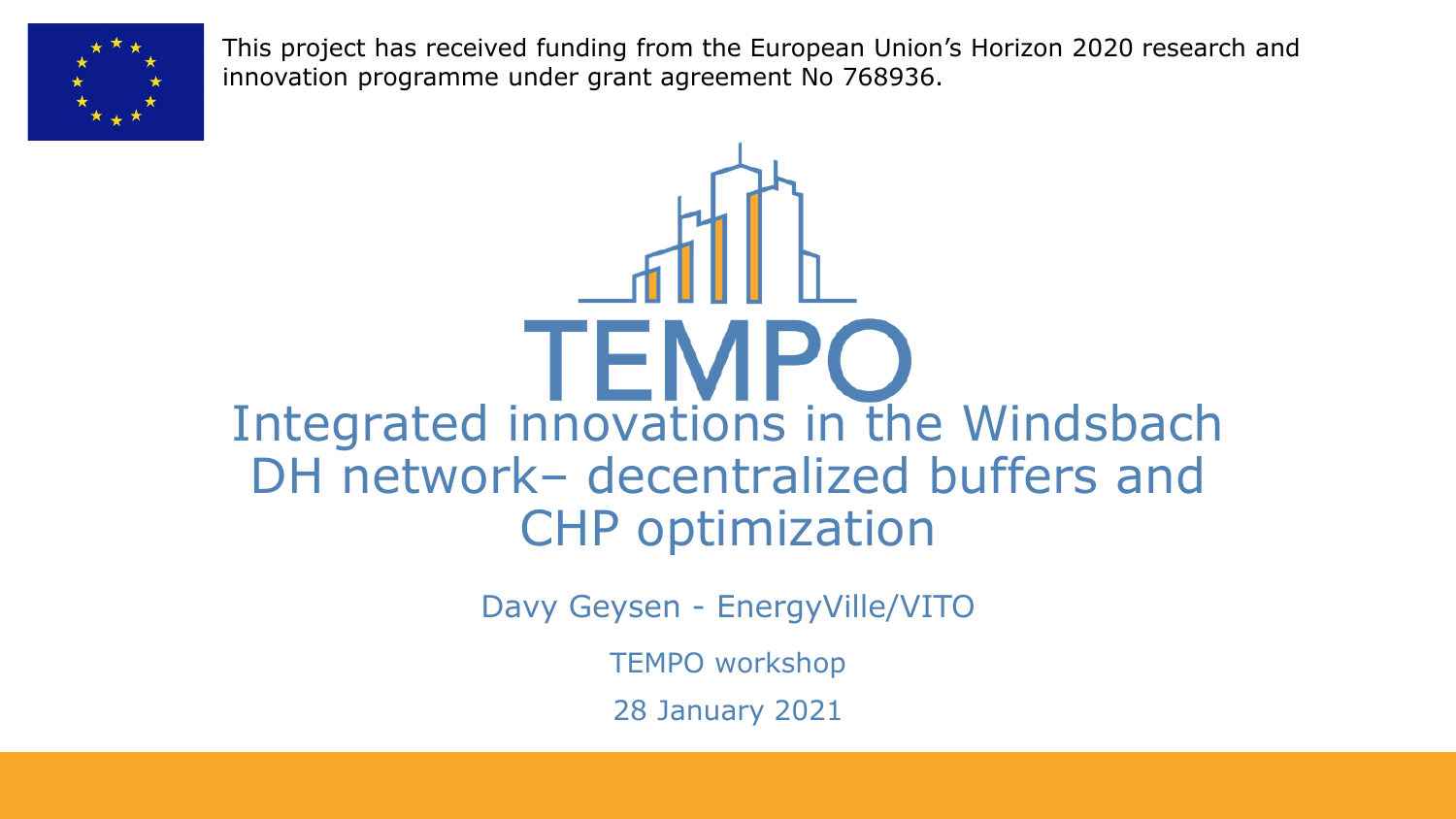## Enerpipe demonstrator



- DH network overview
- CHP optimization
- Smart charging decentralized buffers
- Conclusion & next steps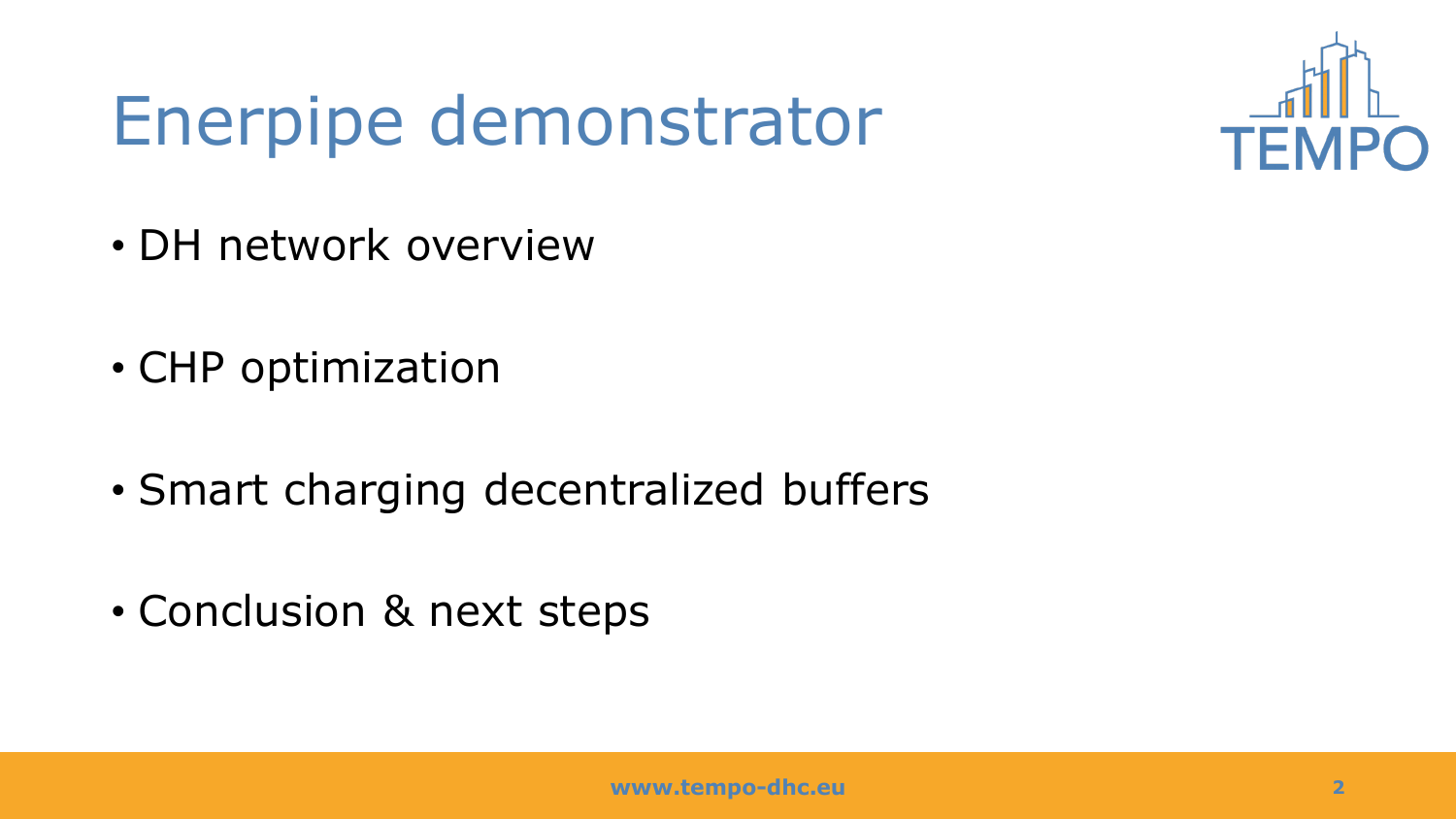#### Enerpipe demonstrator



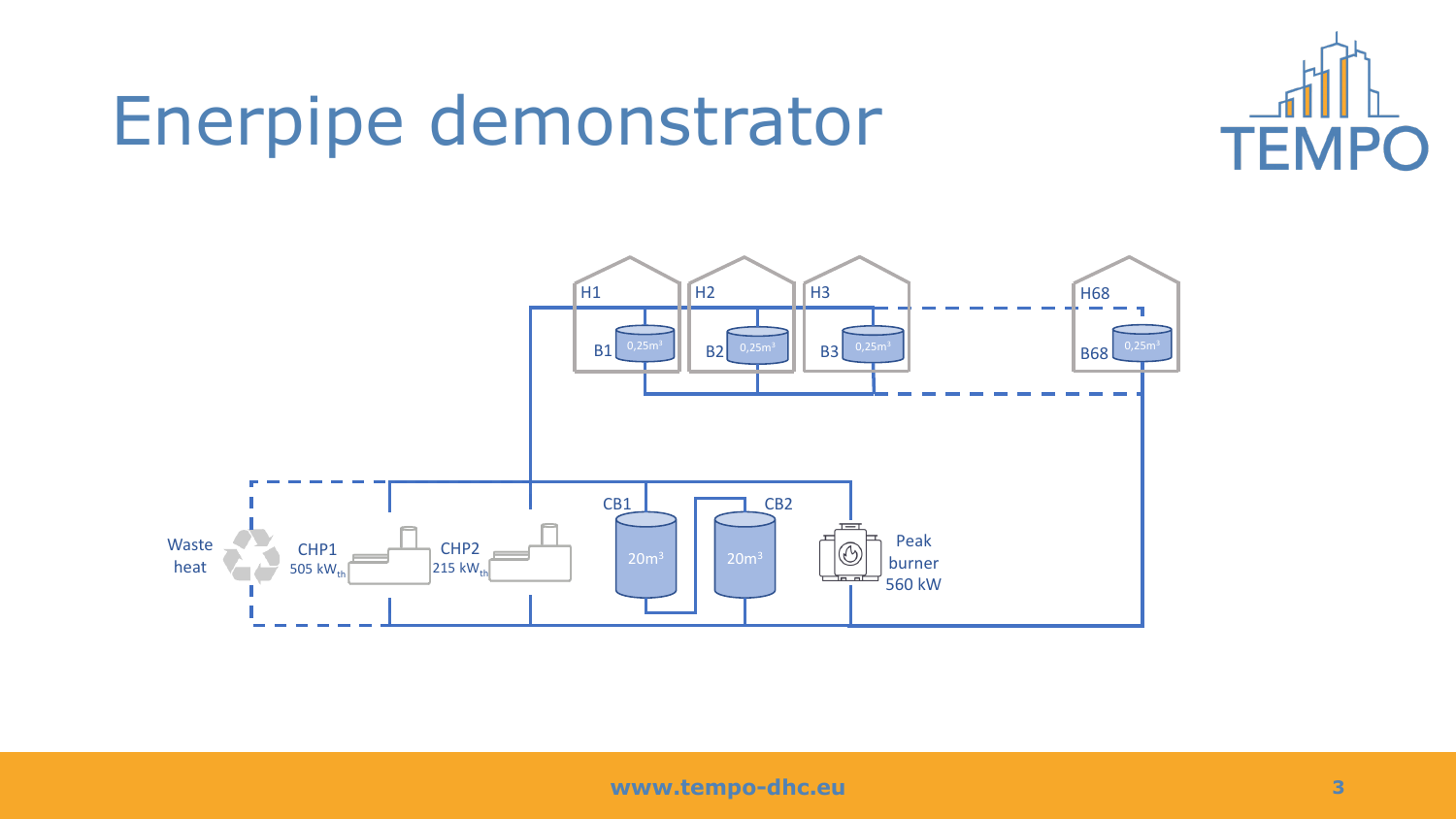#### CHP Optimization



- CHP generates heat and electricity
	- Heat: fixed price
	- Electricity: real-time pricing (RTP)
- Goal
	- Operate CHP when electricity price is high
- How
	- Model predictive control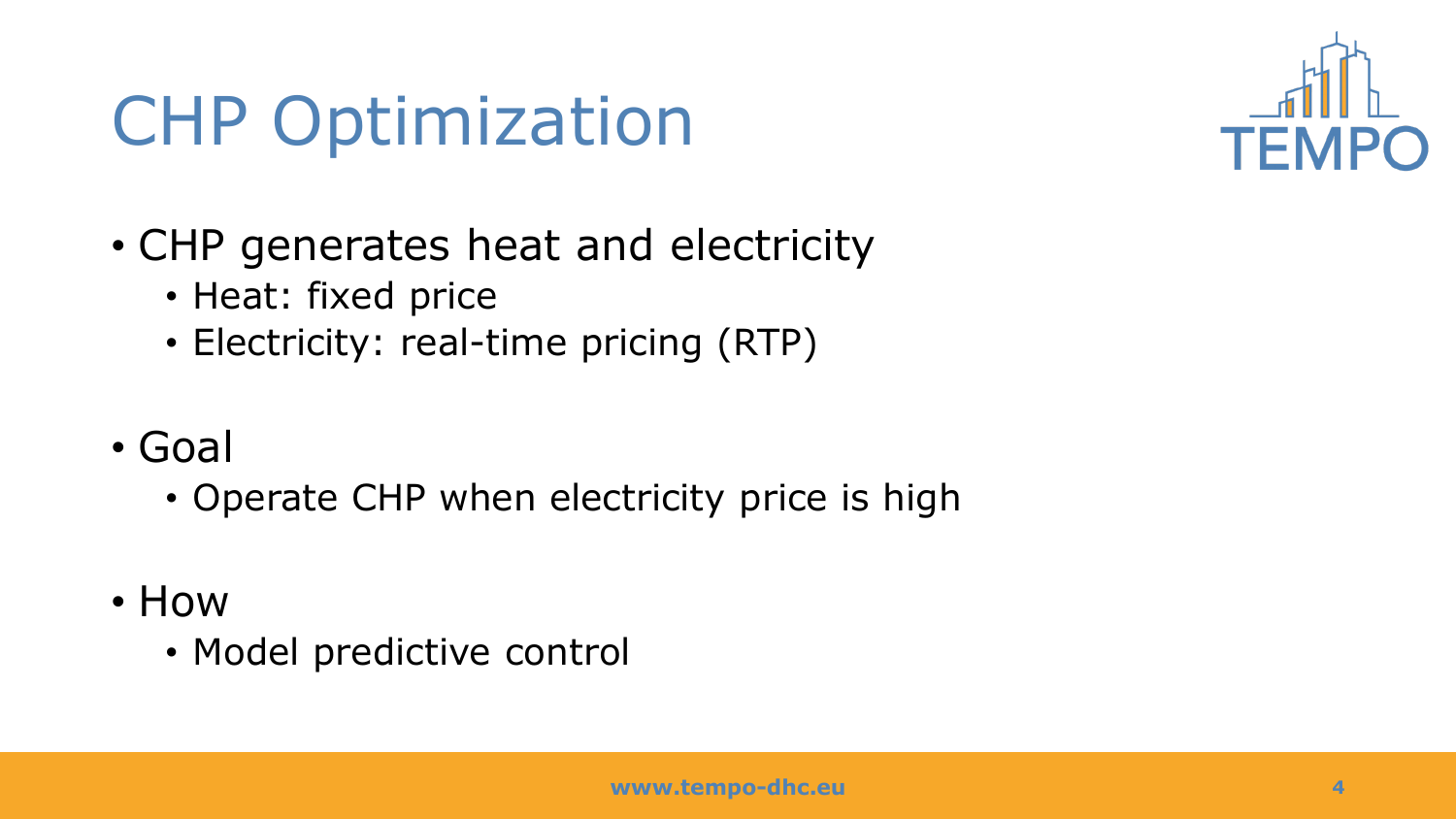

#### Model Predictive Control

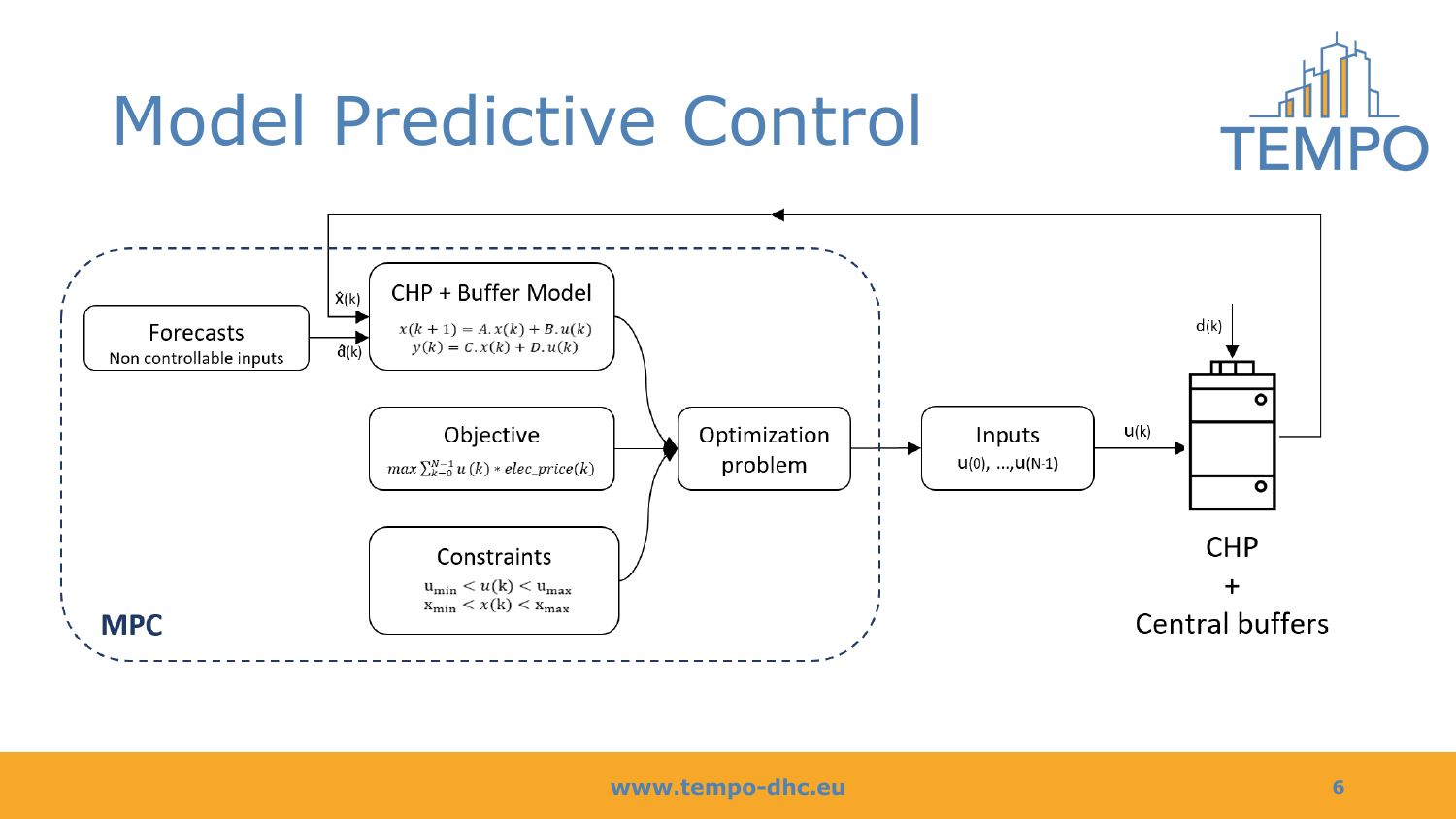

#### **Results**

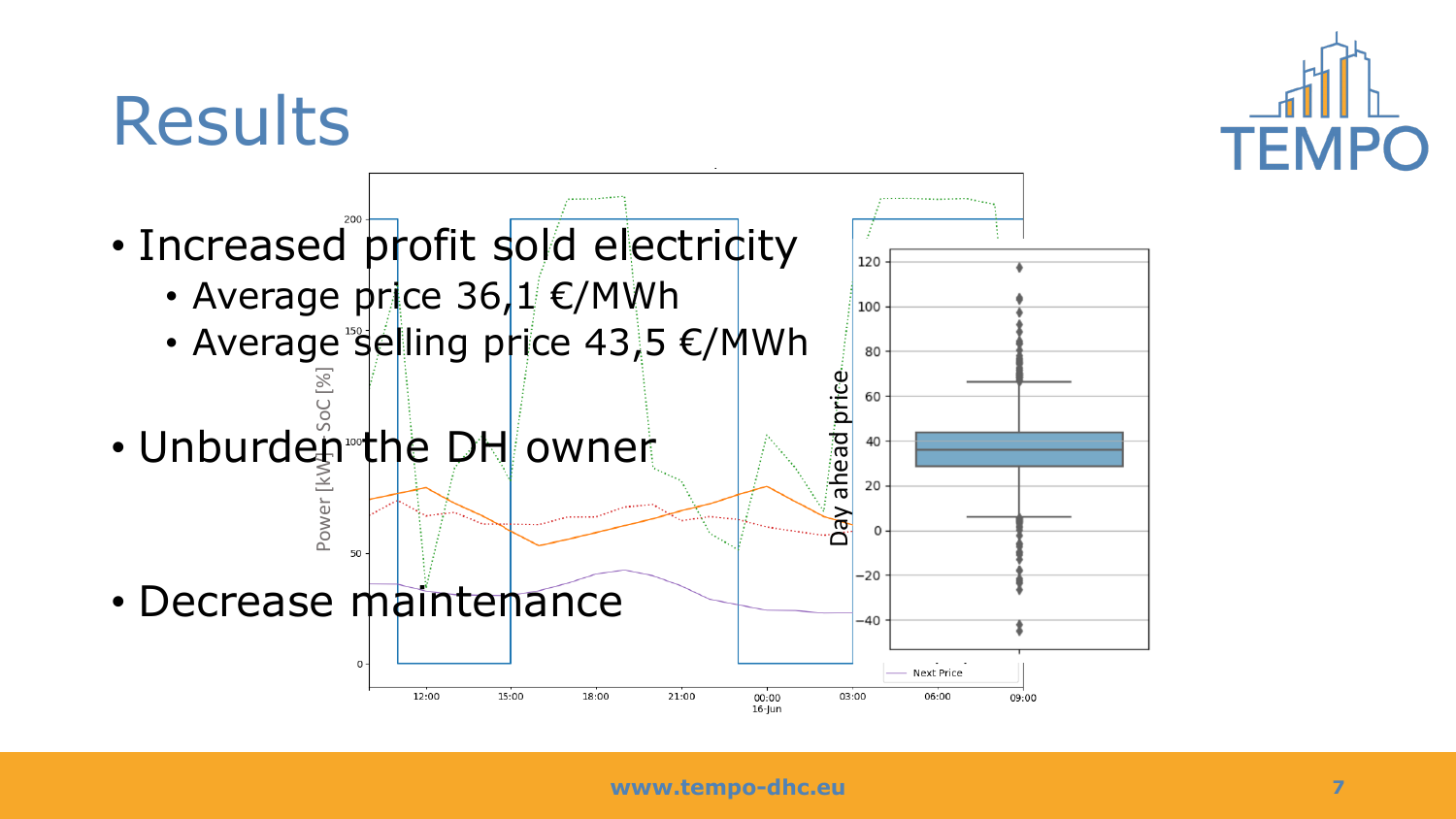# Smart buffer charging



- Conventional charging based on temperatures
	- Peak demand simultaneous charging
- Goal
	- Smart charging to reduce peak load
- How
	- Reinforcement learning approach (data-driven)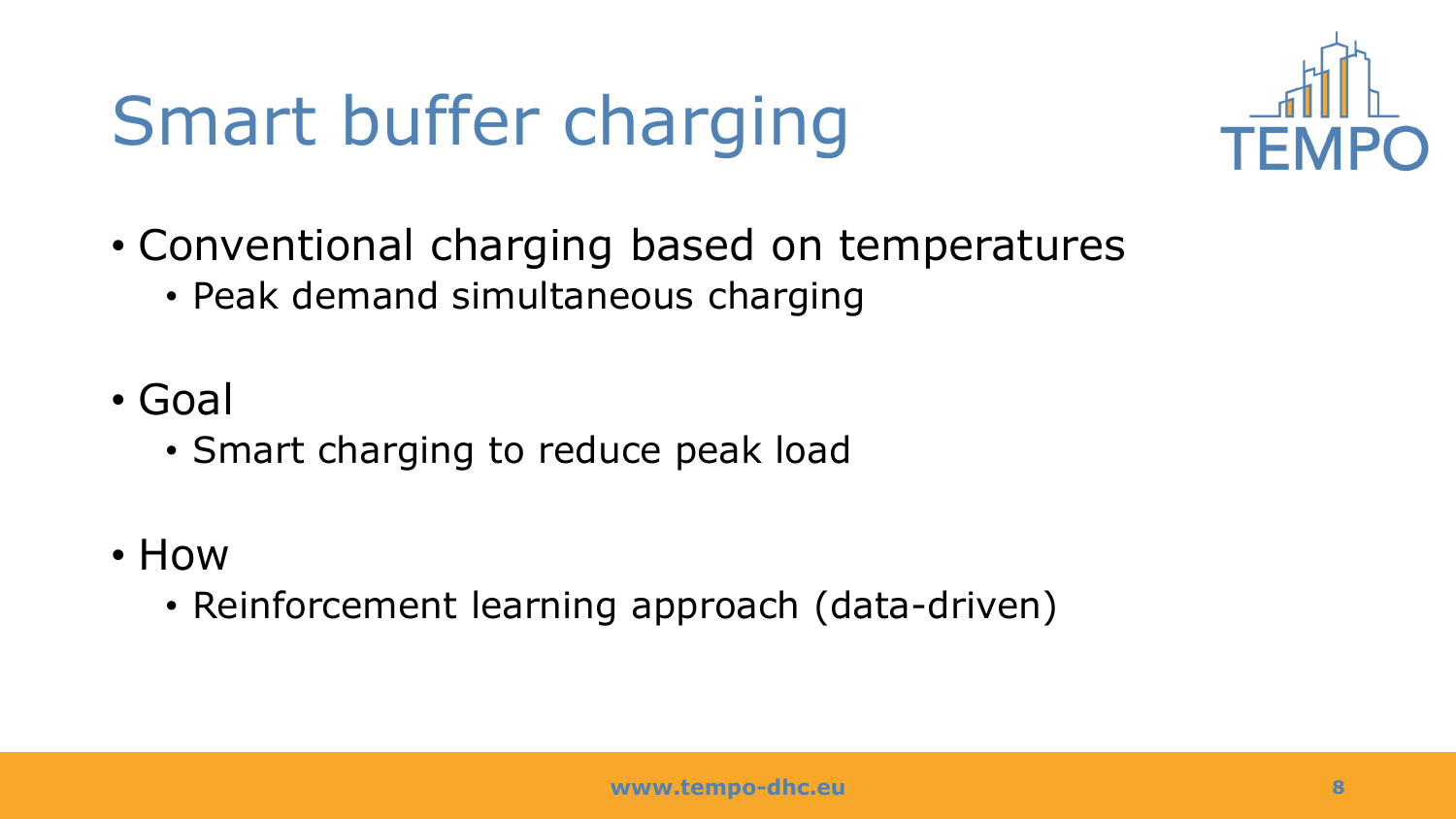## Challenges

• Response test results



**TEMPO**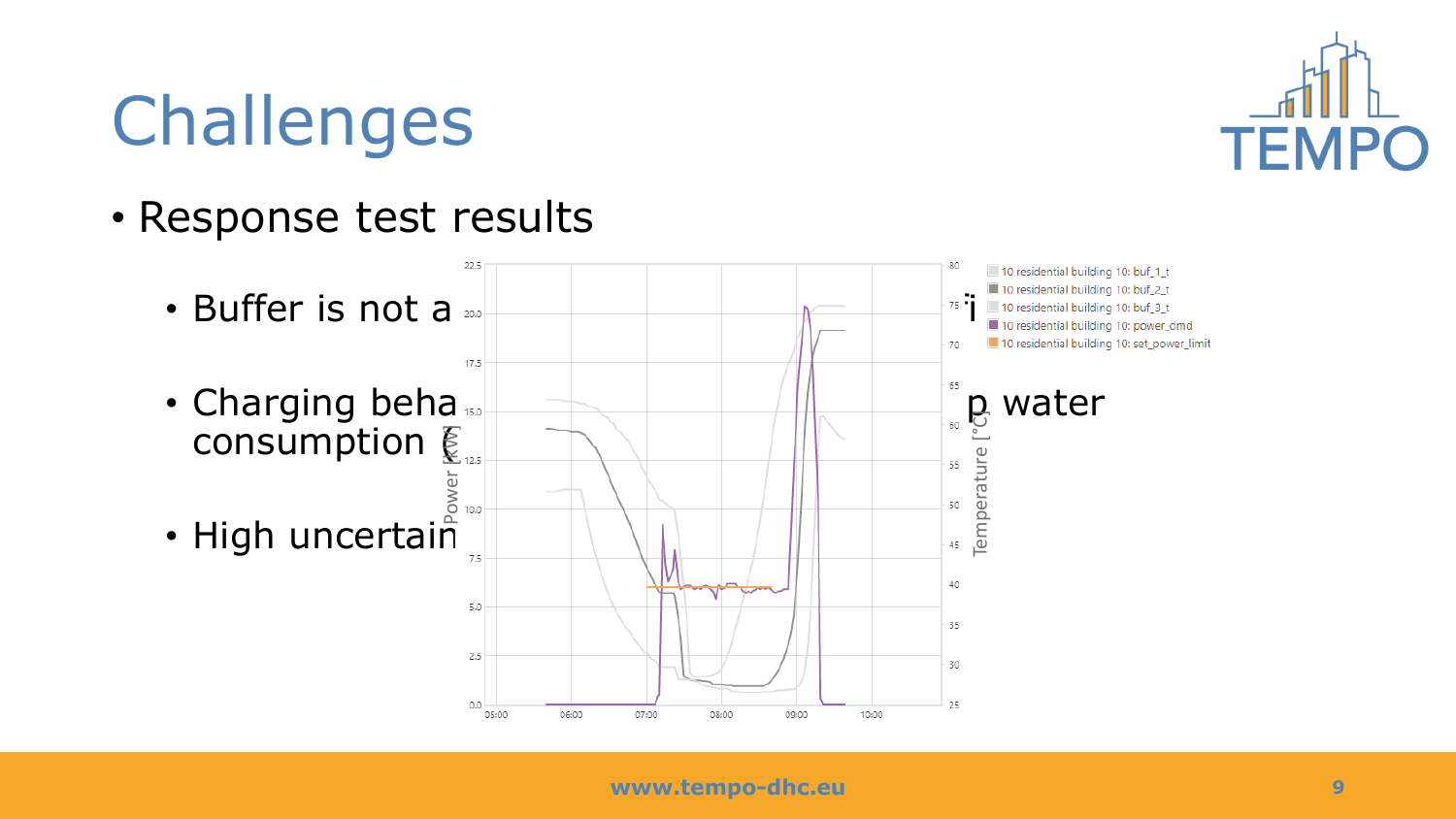## Reinforcement learning



• State space



- Historical se $\bigwedge$ <sup>Reward</sup>  $\bigwedge$ <sub>Agent</sub>
- Historical po
- $\cdot$  Time since last
- Action space
	- Activation: 0/1 (2016)
		- source: Hurbans R., Grokking Artificial Intelligence Algorithms, July 2020
	- Peak shaving

• Reward functic

• Squared power demand + penalty for backup controller override

**Predict dynamics**

**Predict power demand**

250-Liter-Primärspeicher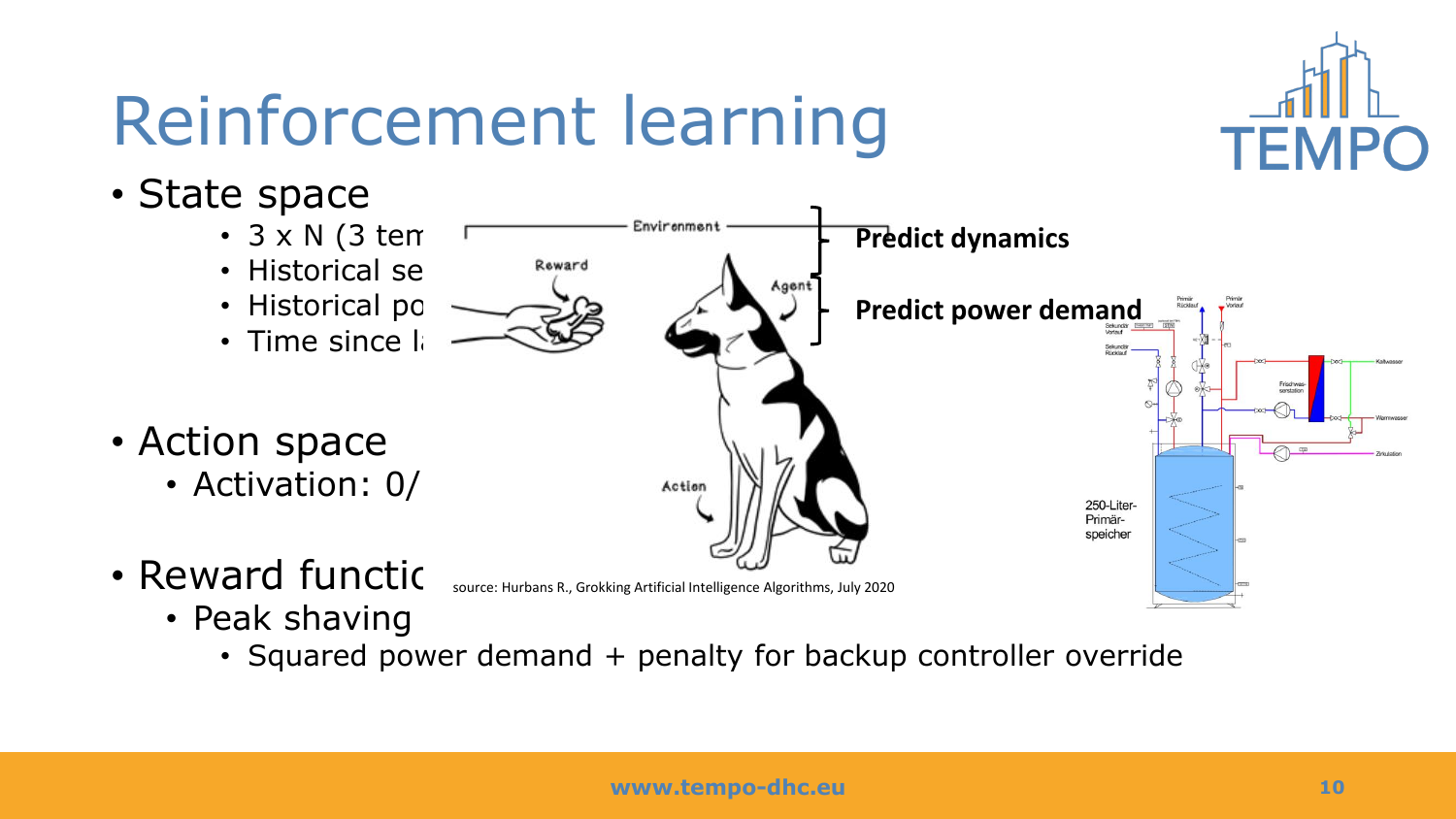# Reinforcement learning



- Policy-iteration
	- Initialize policy  $(\pi)$  as do-nothing policy
	- While not V\*
		- 1. Evaluate given policy by calculating value function for all states  $V_{\pi}(s) = E[R(s, \pi(s), s') + \gamma V(s')]$
		- 2. Improve policy: find better action for state s  $\pi_1(s) = \arg \max E[R(s, \pi(s), s') + \gamma V(s')]$ a∈A

$$
\pi_0 \xrightarrow{E} V^{\pi_0} \xrightarrow{I} \pi_1 \xrightarrow{E} V^{\pi_1} \xrightarrow{I} \pi_2 \xrightarrow{E} \dots \xrightarrow{I} \pi^* \xrightarrow{E} V^*
$$

- Practical hurdles
	- Huge state space
		- Pruning by limiting to historical states
	- Huge action space dimensionality
		- Pruning by limiting number of simultaneous activations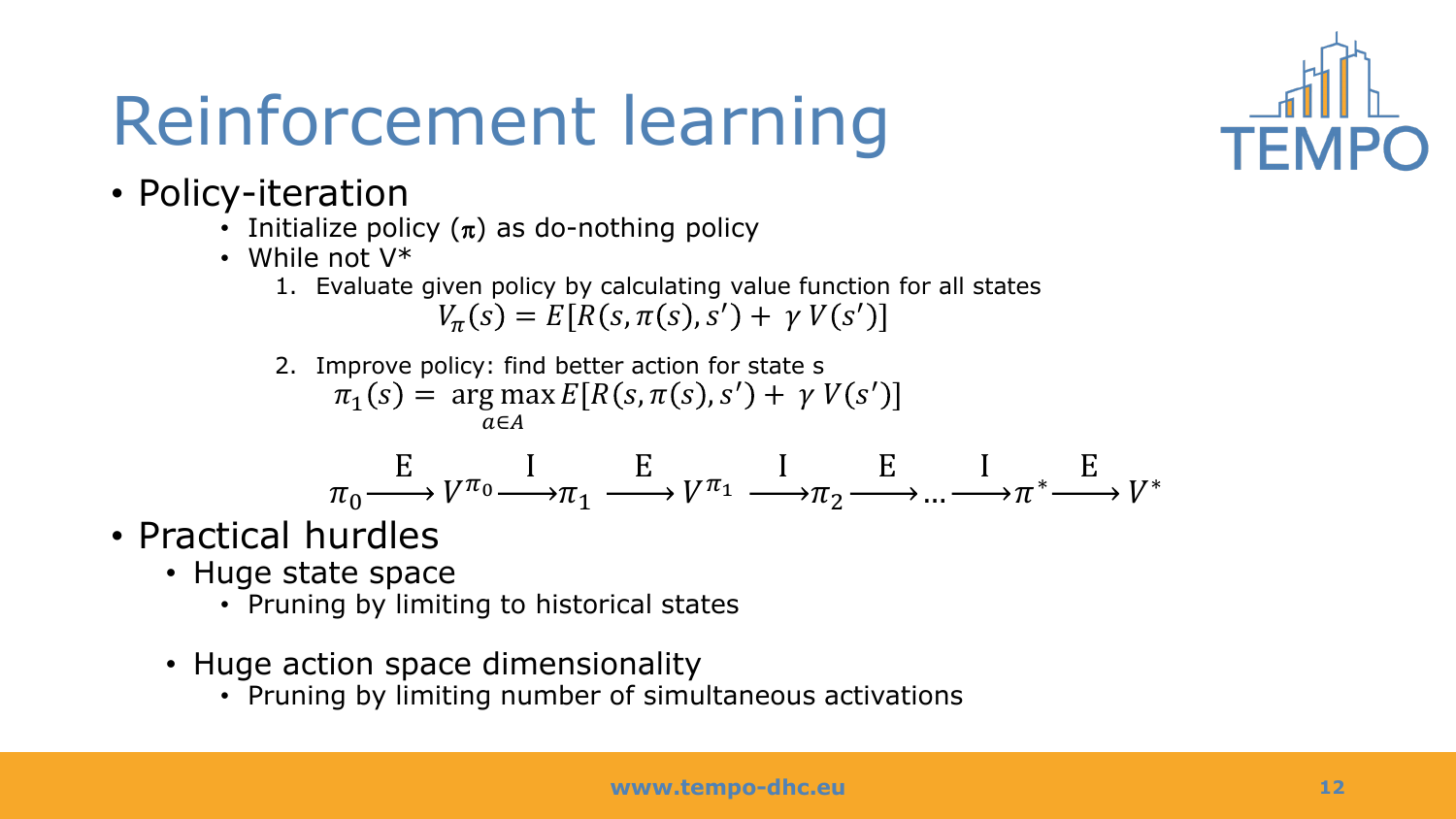

## Conclusion & next steps

- Increasing number of connections
	- Learning data not representative
	- Difficult to forecast
	- Data interruptions
- CHP optimization
	- Unforeseen events difficult to forecast
	- Extend MPC with 2nd CHP
		- Add extra operational constraints
	- Automate application of control plan
- Smart buffer charging
	- Limited flexibility
		- 250 l buffer
		- Backup controller
		- Bypass valve
	- Test reinforcement learning approach